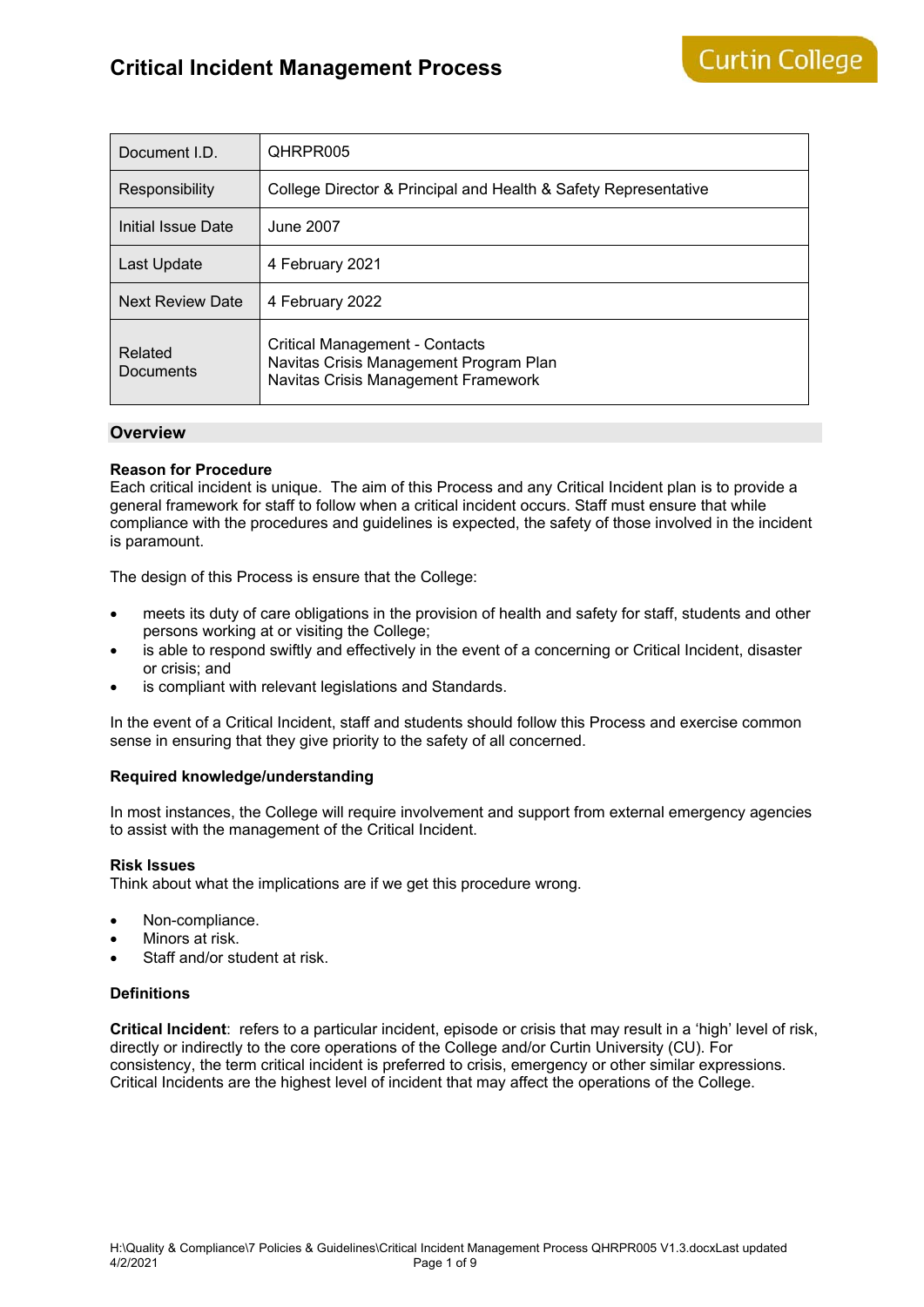## **INCIDENT/S PROCEDURE**

- 1. College Director and Principal notified of an incident or, in their absence, the most Senior Staff Member available.
- 2. The College Director and Principal (or in their absence the most senior staff member) to assess the situation and consider any apparent risks to their own safety.
- 3. Where the incident occurs on-campus, the Health and Safety Representative should alert the Curtin University Safer Community Team immediately. The Health and Safety Representative and/or Curtin University Safer Community Team will contact the emergency services if necessary.
- 4. Provided there is no threat to personal safety in doing so, the Health and Safety Representative is to take steps to minimise further damage or injury. This may involve organising willing bystanders to provide support.
- 5. The College Director & Principal or most senior staff member available is to assume responsibility for reassessing the incident and forming a Critical Incident Management Team, if deemed necessary. Based on the severity of the incident the College Director or nominee are to notify the Navitas delegates (see Appendix 1 "Security Levels" table a) The *Navitas Crisis Management Framework and Plan should be referred to for guidance if required*.
- 6. As soon as practical the Health and Safety Representative prepares a Critical Incident Report, via the Navitas online reporting system **"Tickit"** accessible via **https://navitas.tod.net.au,** outlining details, such as, the type of incident and the exact location and details of any person or persons who might be injured, in distress, or at risk.
- 7. The Health and Safety Representative is manages the **Incident Report** with Navitas until the incident is closed.
- 8. The Critical Incident Management Team (CIMT), using the guidelines in this document, will review the situation, set priorities, allocate tasks/responsibilities and coordinate an immediate response including communications to staff, students, families of those involved, helpers, and the media.
- 9. Where Curtin University have assumed management of the critical incident, the Curtin College Critical Incident Management Team will consult with and/or taken instruction from Curtin as necessary.
- 10. The Critical Incident Management Team will organise ongoing response and/or follow up, which may include a staff briefing, organising counselling, writing up a review and reporting any response and/or follow up.
- 11. The College Director and Principal along with the Health and Safety Representative will organise a de-briefing to evaluate a response procedure and make recommendations for handling future critical incidents.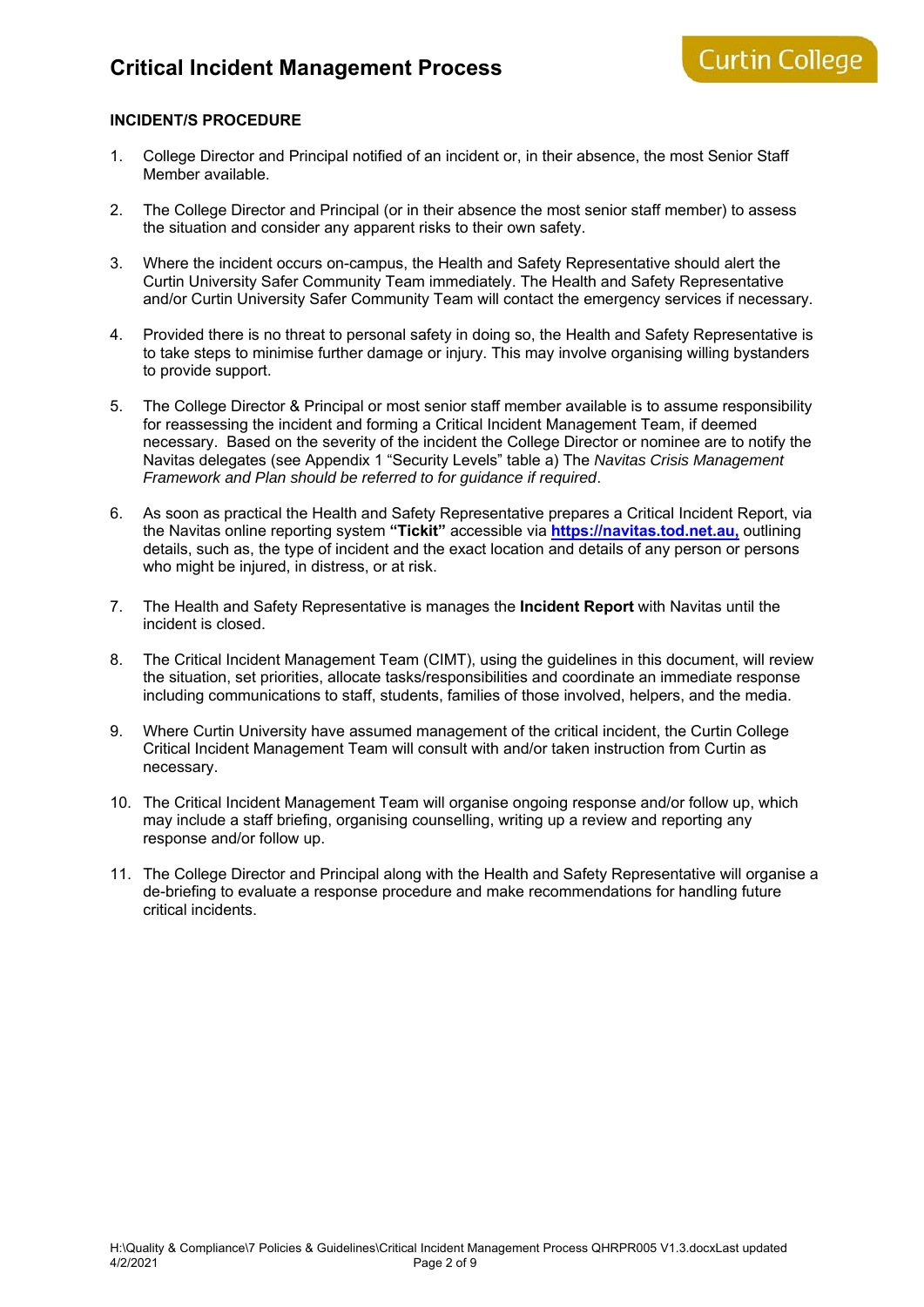## **CRITICAL INCIDENTS REPORTING AND PROCEDURE FLOW CHART**



### **CHECKLIST OF TASKS & RESPONSIBILITIES FOR CONSIDERATION:**

Health and Safety Representative to:

- Assess the situation and notify relevant staff (see above Security Levels table);
- Liaise with Wardens, CU Safety and Emergency Management;
- Keep notes of what is occurring, where possible, to prepare Critical Incident Report;
- Organise formal counselling and stress management interventions for required staff;
- Prepare a written record of the event and all follow-up actions for the final report; and/or
- Organise a debrief meeting to evaluate response procedures and make recommendations.

The College Director & Principal or most senior staff member available will:

- Liaise with Wardens, CU Safety and Emergency;
- Head the Critical Incident Management Team:
- **Ensure that the Incident Procedures are followed;**
- Liaise with Navitas and Curtin University; and/or
- Liaise with Diplomatic Post/Embassy/Consulate.

Commercial Finance Manager to:

- Organise insurance matters, OSHC and ambulance cover;
- Refund student fees as appropriate, in the event of the death of a student; and/or
- Review legal issues including advising the family of process/access to assistance, if needed.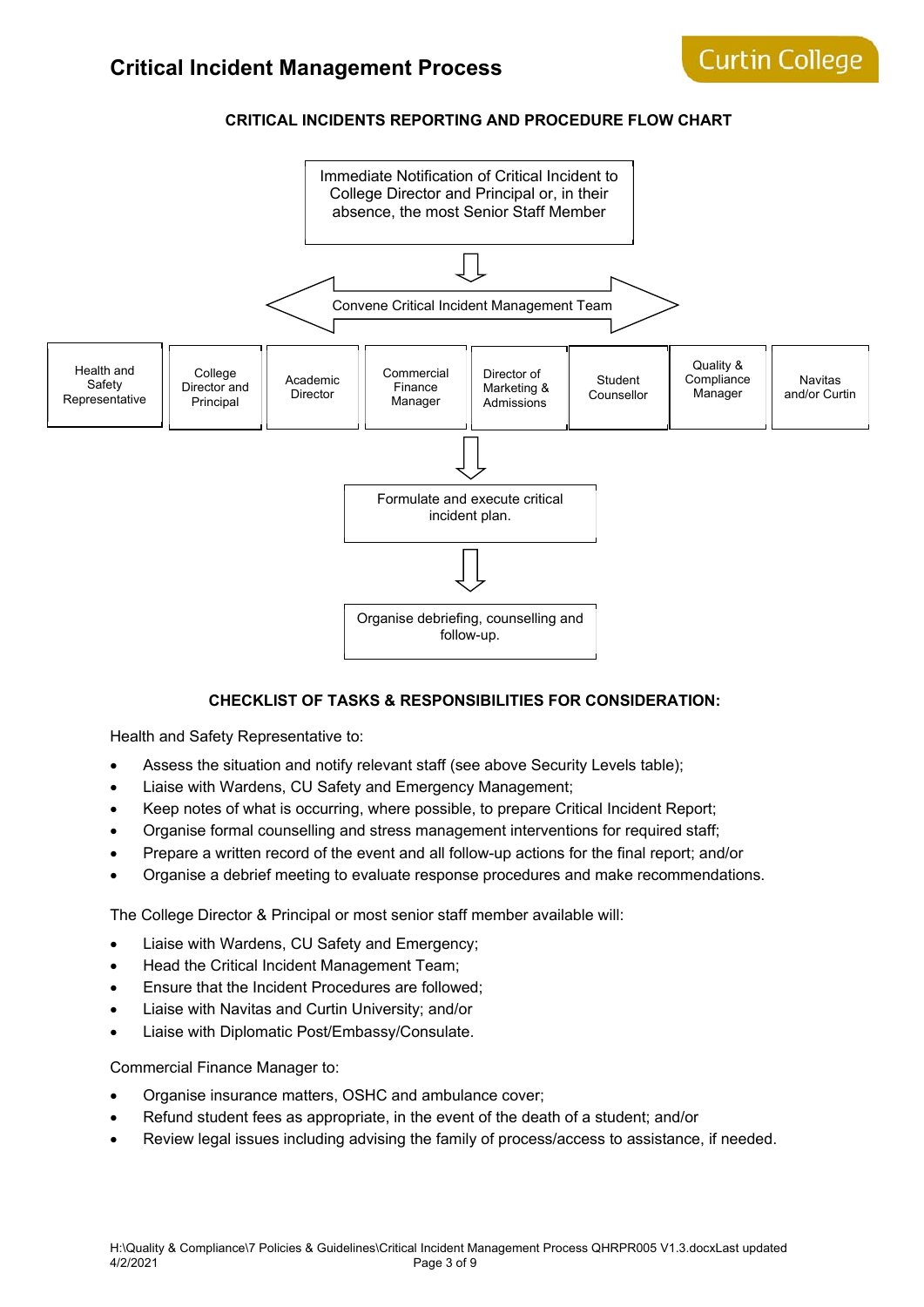# **Critical Incident Management Process**

Academic Director to:

- Liaise with academic staff or staff supervisor; and/or
- Ensure appropriate handling of student data by administrative staff.

Navitas Head of Corporate Communications:

- Provide Media Liaison;
- Communicate with students/College Community; and/or
- Prepare Letter of Condolence to family/next of kin.

Director of Marketing and Admissions to:

- Assist with Media Liaison; and/or
- Act as Agent Liaison.

Student Counsellor to:

- Assist with communication to students/College Community;
- Assist with preparation of Letter of Condolence to family/next of kin;
- Organise pastoral assistance for family of victim, if in Australia;
- Organise formal counselling for student and/or student's family;
- Make arrangements for visits to/from family/next of kin including arrangements for meeting them at the airport and assisting with hotel reservations;
- Hire appropriate certified interpreters/translators (not students), if required;
- Liaise with Doctors and Hospital Staff/Coroner/Funeral Director;
- Obtain authorisation from next of kin for disposal of personal effects and affairs (household and academic); and/or
- Liaise with Department of Home Affairs, if required.

# **GUIDELINES**

The following information is a guide for the types of actions, responsibilities or issues that the Critical Incident Management Team (CIMT) and others may need to be address, particularly if the incident results in the death of a Curtin College student.

### **1. Police/Hospital and Coroner Involvement (if required)**

- The police must investigate all sudden unexpected deaths. Police actions include:
	- o Reporting the death to the Coroner;
	- o Notifying Next of Kin;
	- $\circ$  Obtaining official identification of the deceased (this must be done by a person who has known the individual for at least the past year); and
	- o Conducting investigations (interviewing witnesses or others involved, collecting evidence and delivering specimens for analysis).
- Where a death requires a Coroner's investigation, the ambulance will take the body to the morgue where relatives may view the body (not touch). Once coronial inquiries are completed, the coroner will release the body for funeral directors to await instructions from the next of kin.
- In some cases, the Coroner will conduct a post mortem/autopsy to determine the medical cause of death. This usually involves an internal and external investigation of the body, and of tissue, organ, and blood specimens taken from the body. There may be cultural/religious objections concerning a post mortem that the family/relatives can discuss with the coroner, but such objections rarely influence a coroner's decision to conduct the autopsy.
- In some cases (murder), an inquest may be legally required. There is a public hearing before a Coroner to decide the circumstances of death.
- If necessary, the CIMT will assist with identification of the body at the mortuary and liaise with parents regarding funeral arrangements and/or transferring the body overseas.
- If necessary liaise with religious leader(s) and assist with memorial service/ceremony arrangements;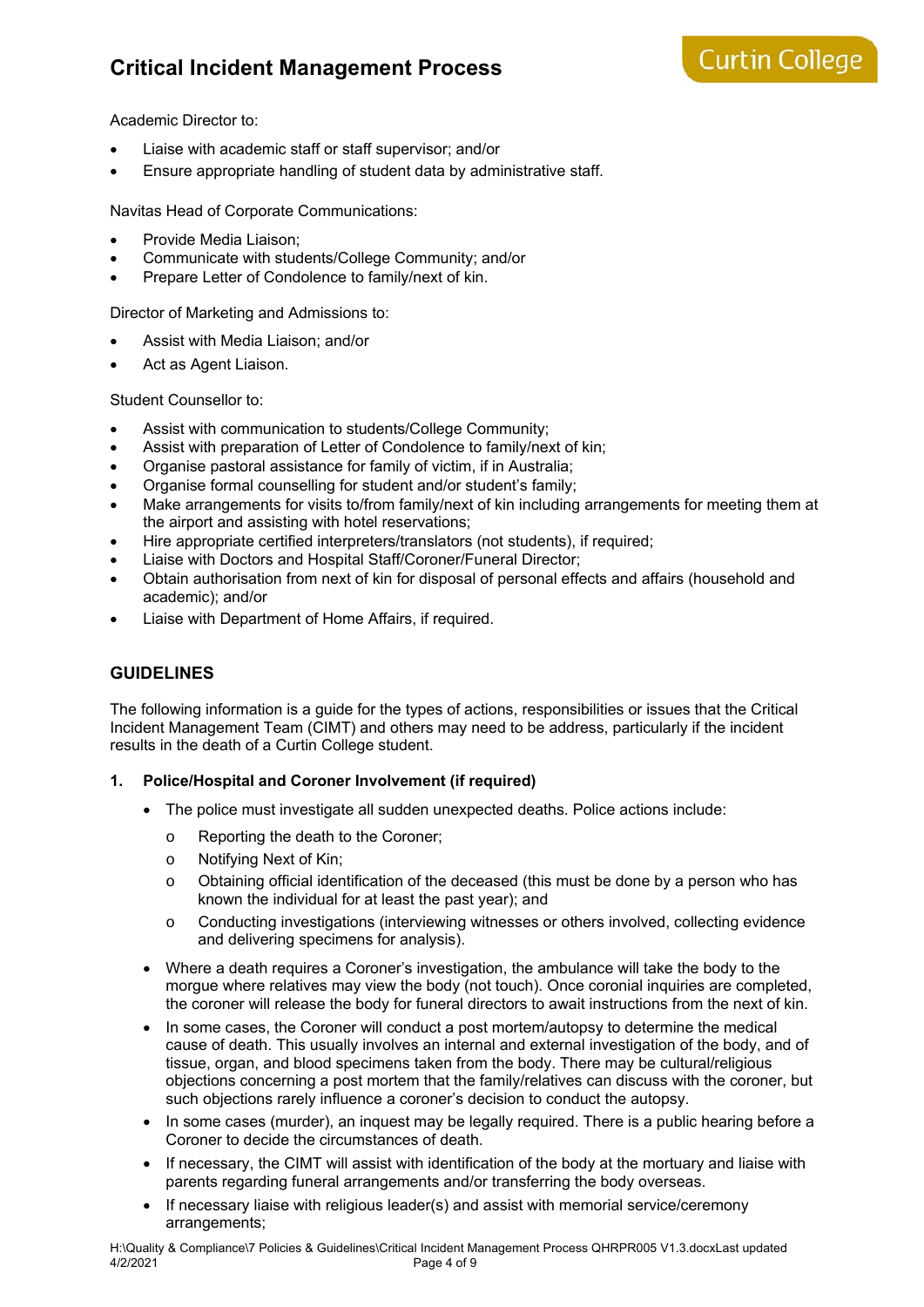### **2. Family, Friends and Staff**

- Once threat/injury/death has been confirmed, the initial contact with next of kin/significant others needs to be considered carefully. What is the appropriate manner of contact? What were the circumstances of the tragedy? Once established, maintain contact with those who may need ongoing support, often at times and in locations outside of the normal College routine. The CIMT should consider personal contact with victims and those affected by the incident outside of normal hours. Family, friends and Homestay family of the victim(s) are a priority.
- In exceptional circumstances, the CIMT will assess those affected by the incident and make referrals for counselling and/or advice to agencies outside of those normally provided for by the University.
- The CIMT may need to put the appropriate cultural responses in place, provide interpreters, and overseas authorities, such as embassies, student sponsor organisations, and/or delegations, notified.
- The CIMT should advise staff regarding information guidelines for students. There may be a need to issue a written statement to staff and students, within the guidelines of the Privacy Act.
- The CIMT may need to identify others affected by the incident to provide re-assurance and minimise distress. It is important to return to normality as soon as possible. Line Managers should meet with staff at the end of the working day to debrief staff and assist in the recovery process. Where appropriate, the College may direct staff and students to seek professional counselling.

## **3. Agents**

- $\bullet$  If applicable, the CIMT should contact the agent(s) involved with the student(s) involved in a critical incident. Often parents/family will contact the agency directly. It is important to contact the family directly, but, if going through an agent, be clear about details and what message to convey and how.
- Agents in the home country of the victim(s) need guidelines about what information to give out. If the matter is complex, a written bulletin may be necessary.

### **4. Interpreters**

• It is important to use a certified translator. Using students and staff may lead to inaccurate (and possibly culturally insensitive) conveyance of the information. It also may lead to an additional risk if they become too closely involved with the situation. Many Embassies will have information on suitable translators.

#### **5. Religious Issues**

- The CIMT will make contact with an appropriate religious group on request from the next-of-kin and notify staff and students, as appropriate.
- Where the family has no wish for religious services, but there are those who may be indirectly affected, the CIMT will contact the CU Chaplain.

### **6. Media Liaison**

- All staff should be advised of the name and contact details of the designated Corporate Communications person and the procedure for directing media inquiries to them;
- A press release should include the answer to the following, what, how, when, where and why? Where appropriate, the College and Curtin may issue a joint statement.
- A statement explaining the College/Curtin's policy on responding to this kind of situation may be useful.
- The press release should include an expression of regret and compassion for the family/friends of the victim. If the situation warrants, it is suggested a comment is issued on what measures will be put in place to ensure any future events of the same kind are avoided.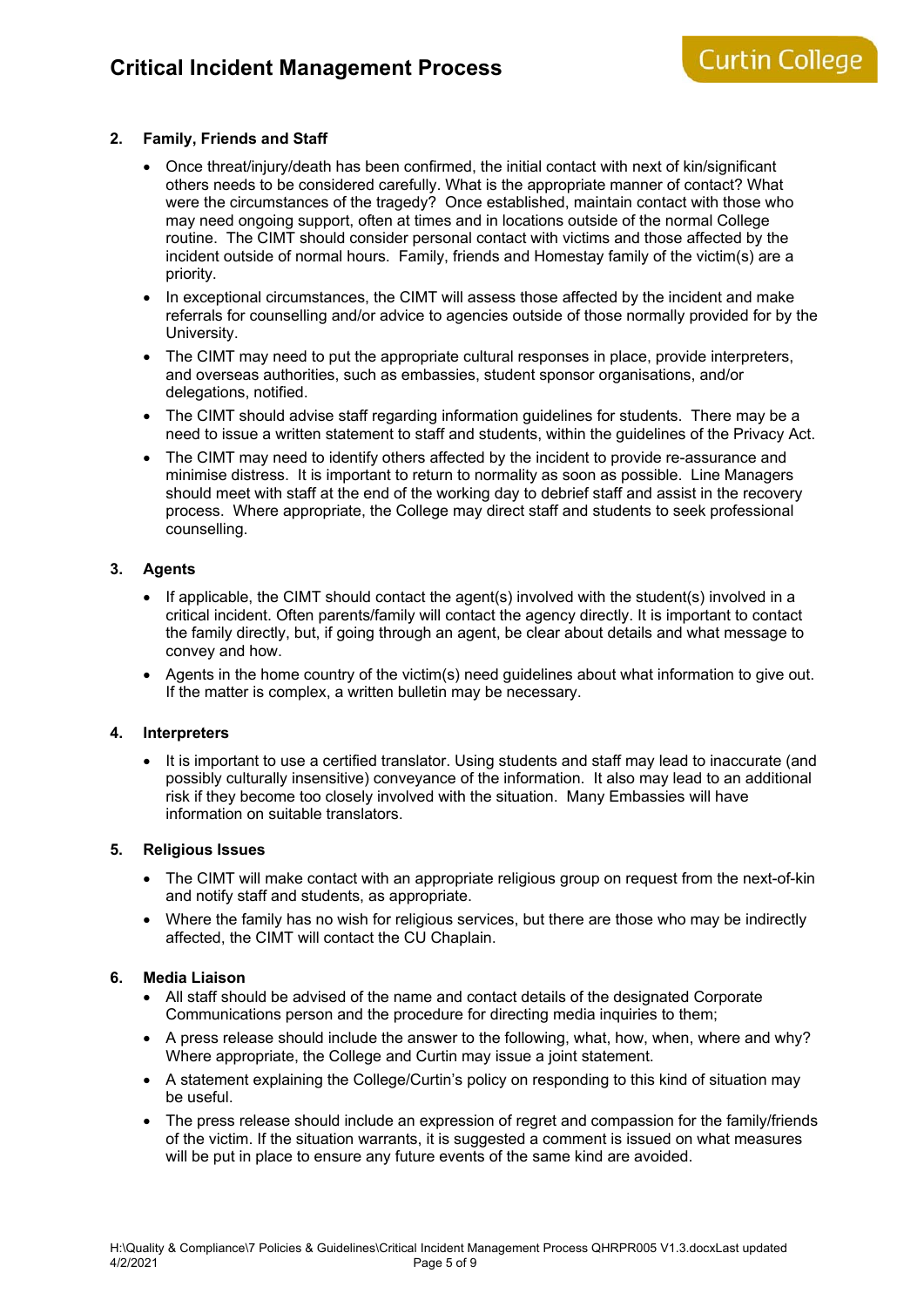# **Critical Incident Management Process**

### **7. Funeral/Memorial Service (if required)**

- According to the Australian Funeral Directors Association, Funeral Directors can provide guidelines for funeral arrangements concerning funeral arrangements, services, burial/cremation, coffins, viewing arrangements, flowers, etc. according to the religious, ethnic or personal preferences of the next-of-kin.
- A Funeral Director will register the death through the Registrar of Births, Deaths and Marriages and liaise with clergy, medical authorities, cemetery/crematorium officials and the coroner.
- The CIMT will contact an appropriate religious group on request from the next-of-kin and notify staff and students as appropriate.
- If there is no body (for example, drowning or abduction) a memorial service allows those left behind to farewell the deceased and work through the grieving process. Music, photo and significant objects associated with the person's life may be on display to assist in personalising the service.

### **8. Counselling**

- Counselling of staff and students will be a priority for incidents where trauma may be experienced.
- Arrange for a suitably qualified counselling service to address staff and invite staff to attend further individual counselling session with them, if required, at the College's expense.
- The CIMT may also engage and interpreter for this purpose.
- The College will consider Crisis Leave where necessary.

### **9. Legal Issues**

After the critical incident, the Head of the Critical Incident Management Team is to assess whether legal assistance might be required and refer accordingly.

#### **10. Insurance**

Where damage to building or grounds has occurred or where the College may be liable for personal or property damage, the College should inform the relevant insurance bodies as soon as possible. Insurers would normally organise repairs if covered under the policy. Curtin College insurance policies are as follows:

Policy Numbers: 05CL011373 and 05CE011369 Chubb Insurance Australia Ltd AON Risk Solutions Level 7, 28 The Esplanade, Perth, WA, 6000 P: +61 8 6317 4000 ABN: 17 000 434 720 CRM Contact: Christina Cagorski, P: +61 8 6317 4026, E: Christina.cagorski@aon.com www.aon.com

### **11. Academic Administration**

The College should adjust student records to reflect changes to a student's status where applicable. The College should ensure a pop-up alert is to be created to reflect that the College Director & Principal (or nominee) approves any subsequent correspondence to that student, where relevant.

| Version:                 | Last changes:                                                         |  |  |  |
|--------------------------|-----------------------------------------------------------------------|--|--|--|
| V1.3 Feb '21             | Changes to responsibilities due to a restructure of teams.<br>٠       |  |  |  |
| V1.2 Feb '20             | Navitas Crisis Management Framework and Policy now on Policy Hub<br>٠ |  |  |  |
|                          | Critical Incident Report to be completed via Tickit<br>٠              |  |  |  |
| V <sub>1.1</sub> Dec '18 | Remove reference to Safety Net<br>$\bullet$                           |  |  |  |
|                          | Update Insurance details<br>٠                                         |  |  |  |
|                          | General text corrections.                                             |  |  |  |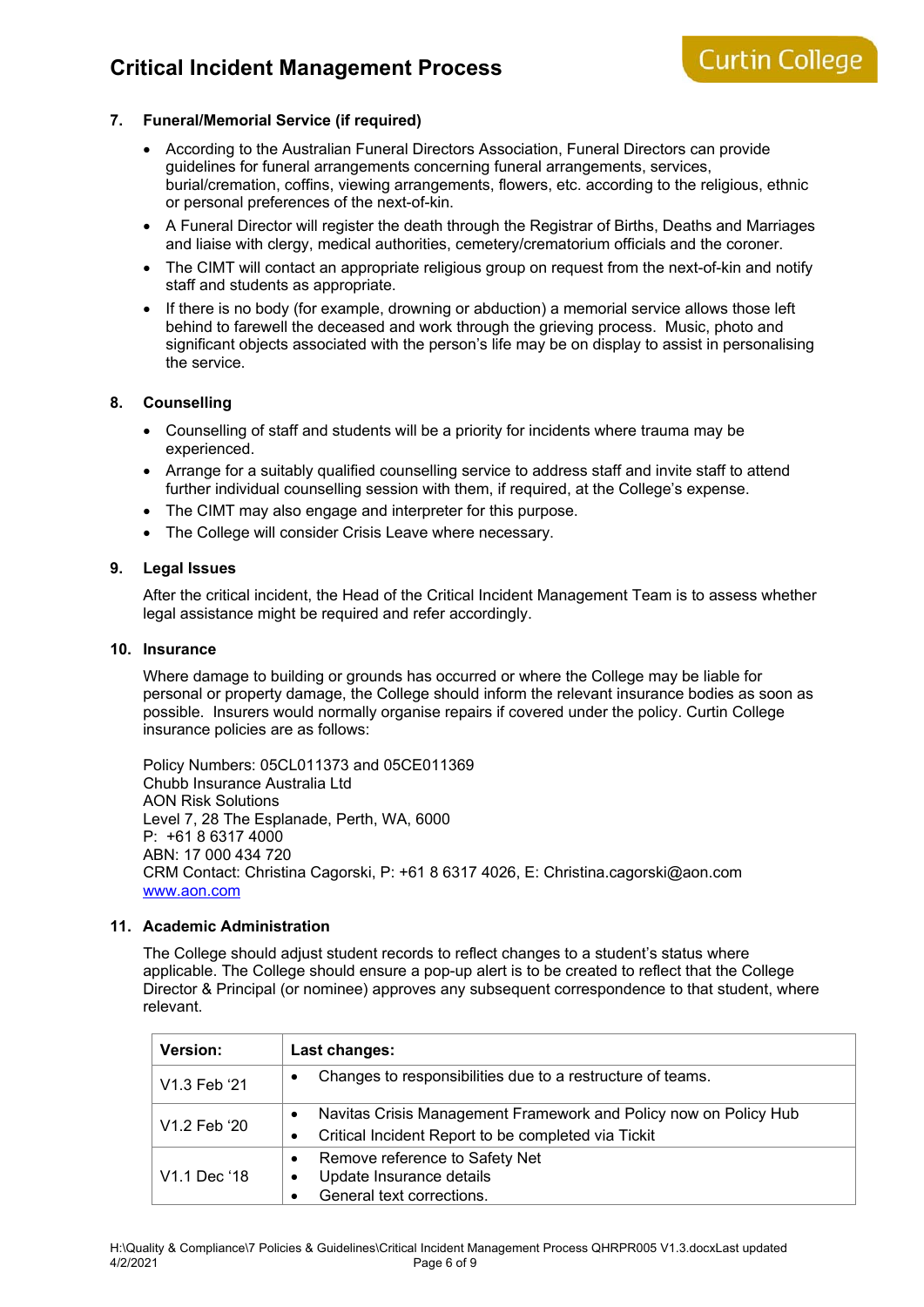# **Appendix 1: SEVERITY LEVELS**

| <b>LEVEL OF</b><br><b>RISK:</b> | <b>RESPONDENTS:</b>                                                                       | <b>EXAMPLES:</b>                                                                                                                                                                                                                                                                                                                                                                               | <b>Additional</b><br><b>Notification</b>                                                                                                       |
|---------------------------------|-------------------------------------------------------------------------------------------|------------------------------------------------------------------------------------------------------------------------------------------------------------------------------------------------------------------------------------------------------------------------------------------------------------------------------------------------------------------------------------------------|------------------------------------------------------------------------------------------------------------------------------------------------|
| <b>SEVERE</b>                   | <b>Critical Incident</b><br>Management Team                                               | Death, suicide or life-threatening injury.<br>$\circ$<br>Deprivation of liberty, threats of violence, assault,<br>$\circ$<br>sexual assault, aggravated burglary, use of<br>firearms and use of biological or chemical<br>weapons.<br>Fire, bomb, explosion, gas/chemical hazards<br>$\Omega$<br>and/or discharge of firearms.<br>Threat of widespread infection or contamination.<br>$\Omega$ | Navitas CEO;<br>EGM UPA:<br>Head of Wellness,<br>Health and Safety;<br>Head Corp<br>Communications;<br>Group Internal Audit &<br>Risk Manager. |
| <b>SIGNIFICANT</b>              | College Director &<br>Principal; and Director/s.                                          | Severe Occupational Safety & Health (OSH) risk.<br>$\circ$<br>Serious injury incurred by staff/student.<br>$\circ$<br>Activity where evacuation is required.<br>O<br>Minor requires someone to act in "loco parentis" in<br>$\circ$<br>place of parent/guardian after-hours.                                                                                                                   | EGM UPA;<br>Head of Wellness,<br>Health and Safety;<br><b>HR Business</b><br>Manager.                                                          |
| <b>MODERATE</b>                 | Director/s; and Specialist<br>Personnel (e.g.: OSH Rep;<br>IT Officer; First Aid Officer) | Occupational Safety & Health (OSH) risk.<br>$\circ$<br>Suspicious package left unattended.<br>$\Omega$<br>IT System crashes.<br>$\circ$<br>Epileptic fit – Medical Centre open.<br>$\circ$                                                                                                                                                                                                     | College Director &<br>Principal                                                                                                                |
| <b>MINOR</b>                    | All Staff                                                                                 | Minor injury.<br>O<br>Plumbing blockages.<br>O<br>Phone/Electrical/Computer failure.<br>$\circ$                                                                                                                                                                                                                                                                                                | Line Manager                                                                                                                                   |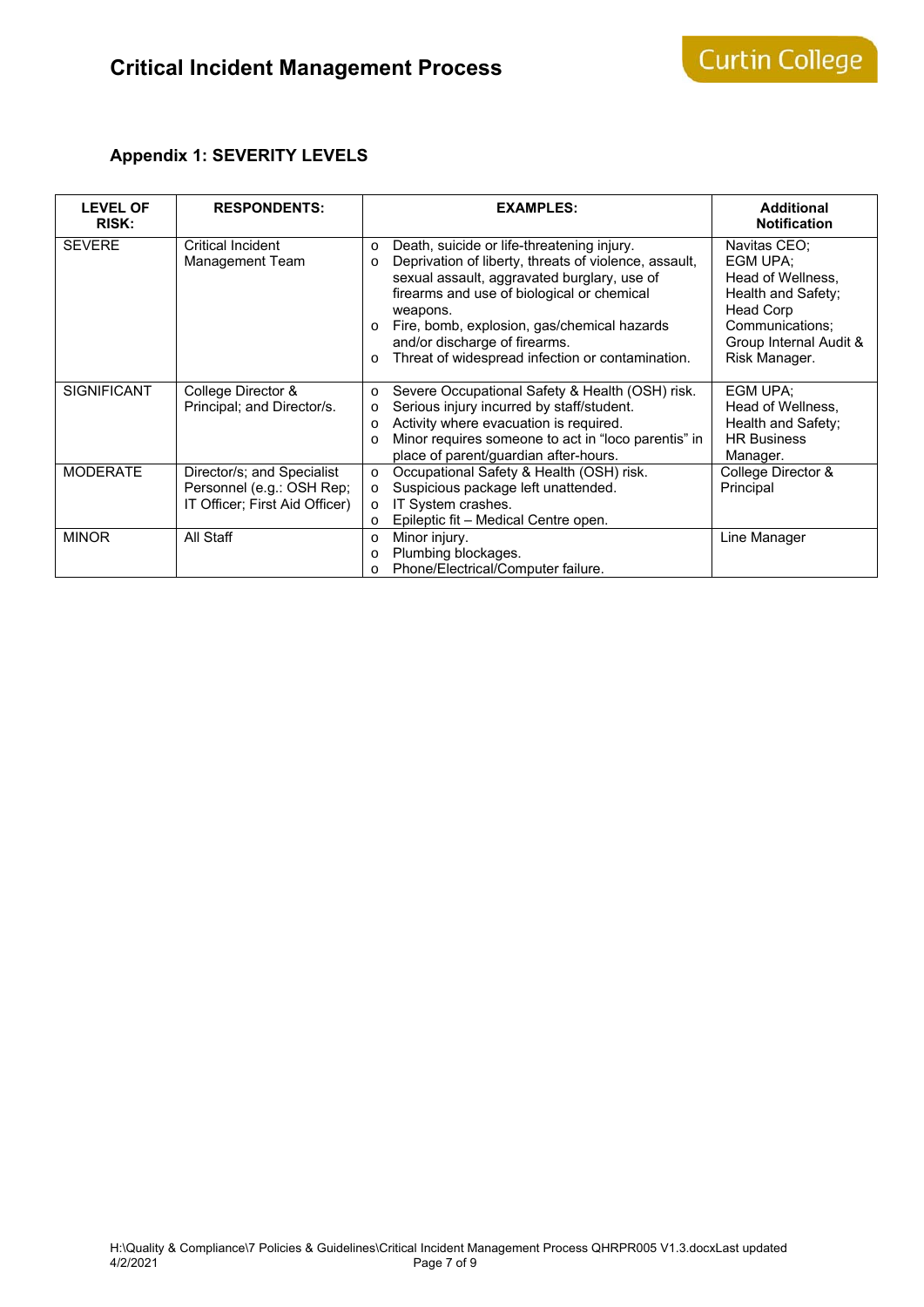# **Curtin College**



# **TEAM**

# **Traumatic Event & Accident Management**

Utilising our global medical assistance capabilities. Allianz Global Assistance has a program to ensure prompt responses and appropriate support is available during a traumatic event.

We call this program the Traumatic Event and Accident Management (TEAM) program, which was developed to assist our education partners in dealing with critical incidents among international students. This service is not covered as part of OSHC offering, it is a value add service we provide to our partner institutions.



### What assistance is available

- 1. Where an international student enrolled at your institution is hospitalised and the illness is deemed to be life threatening, the TEAM program can be used to transport 1 member of the student's immediate family to the location where the student is hospitalised. Alternatively, we can repatriate the student to their homeland. The TEAM funding is a contribution to the critical incident and is not intended to include all the associated travel costs (for example, accommodation and  $meals$
- 2. In the case of the death of an international student enrolled with your institution, the TEAM program can be used for the repatriation of the mortal remains to their country of origin. The funds can also be used to contribute to a local funeral or cremation.

# **Availability and eligibility**

TEAM is available based upon the number of units allocated each calendar year. This is generally determined by the number of your full-time equivalent students registered with Allianz Global Assistance OSHC. Contact your local Account Manager for information about units available to your institution. You are also able to utilise this service for all international students regardless of their OSHC provider.

An individual TEAM unit is valued up to \$5,000 and you choose which critical incidents you wish to use the TEAM units on.

Following your decision to utilise TEAM for a particular case, our experienced Chief Medical Officer will assess the eligibility of this event and appoint a case officer who will liaise with the nominated institution contact person. A management plan for the incident will be developed to ensure support roles are clarified and institution protocol is maintained.

#### Who to contact

In the event of a critical incident, please contact your local Account Manager, who will initiate the processing of the event and required assistance. Below are further contact details.